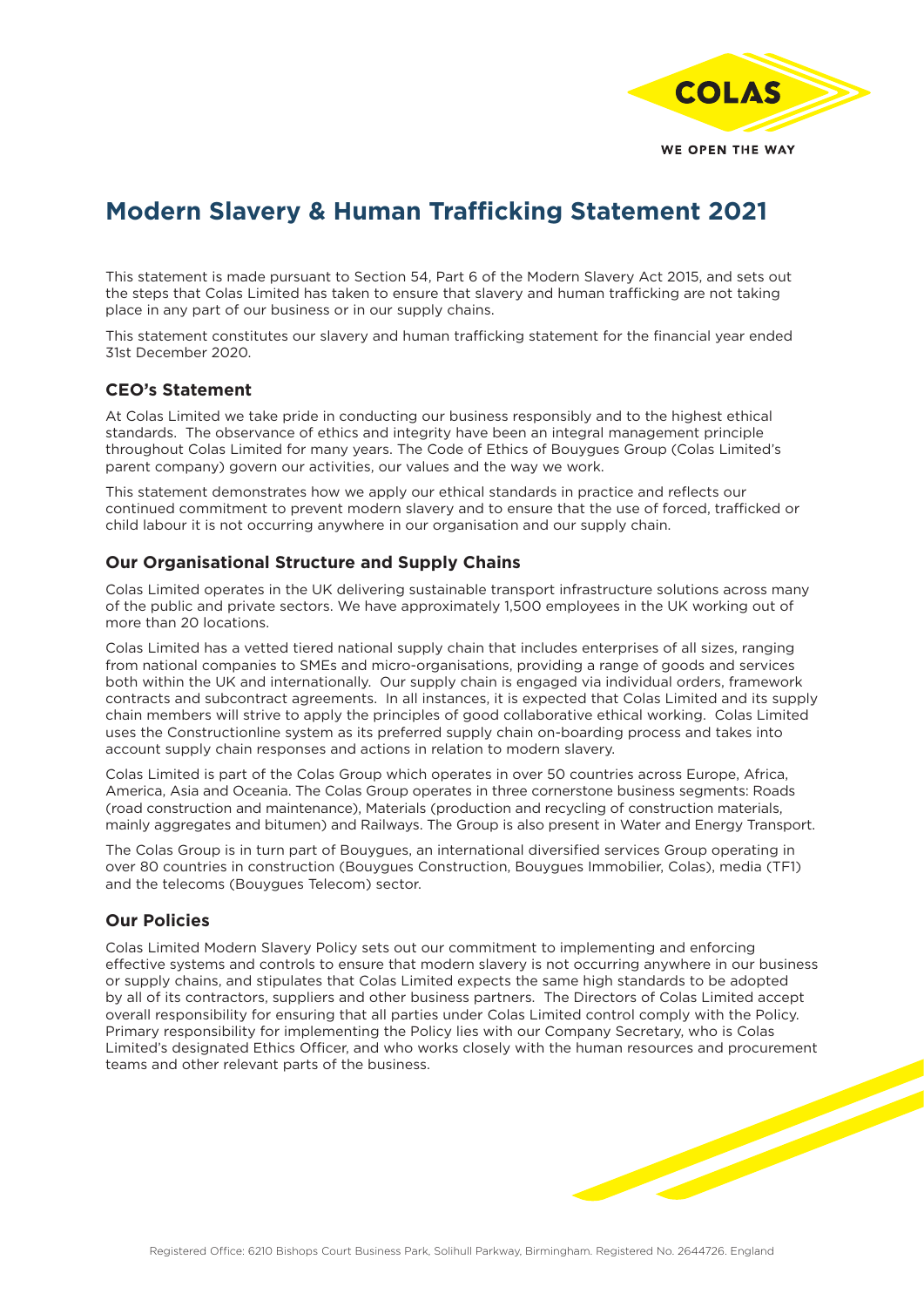

Colas Limited's Ethics Policy includes a stated commitment to maintaining an honest and open environment in relation to all aspects of the company's operations, and transparency across activities within any part of the company's business or its supply chain to promote confidence between Colas Limited and its stakeholders. The Ethics Policy also encourages employees to report concerns in accordance with the company Whistleblowing Policy.

Colas Limited's Whistleblowing Policy (published on our intranet, and cross-referenced in our Modern Slavery Policy) stipulates that every Colas Limited employee has a responsibility to speak out if, acting in good faith, they reasonably suspect malpractice within the company. Colas Limited is also committed to ensuring that no employee suffers any detrimental treatment as result of reporting in good faith a concern about any wrongdoing or breaches of law, including any suspicion that modern slavery of whatever form may be taking place in any part of Colas Limited's business or supply chain.

Colas Limited's Ethics Policy also reminds employees that they are expected to perform their duties in accordance with Group principles. The Group Code of Ethics states that the principle of respect for persons shall be a key principle governing the actions of employees, requiring mutual respect, trust and dignity to be observed, including compliance with the principles of the UN's Universal Declaration of Human Rights and with the fundamental conventions of the International Labour Organisation in particular concerning forced and child labour.

# **Our Due Diligence in Relation to Slavery and Human Trafficking**

The Colas Group has also introduced an enhanced requirement for Group companies to implement a vigilance plan to satisfy the duty of vigilance under French law to report on mechanisms in place to prevent human rights violations and environmental impacts throughout the Group and their supply chain. This requirement will reinforce and compliment the measures taken by Colas Limited to satisfy the requirements of the Modern Slavery Act 2015.

#### **Our Risk Assessment and Management:**

In maintaining our Approved Supplier List of subcontractors and material suppliers, Colas Limited's procurement team works in conjunction with the supply chain pre-qualification systems of the Constructionline procurement and supply chain management scheme, which addresses within its integral audit acceptance procedures checks on the steps taken by approved suppliers to ensure that slavery and human trafficking is not present in their business or supply chain.

Over the course of 2020 and continuing into 2021 Constructionline has continued to update its questions in relation to modern slavery in response to the evolution of this topic (the questions being based on a common requirement set by the UK Government (PAS 91 / Build UK)). In previous years Colas Limited has worked with Constructionline with regard to review and enhancement of the questions used in the Constructionline checks. Colas Limited has also been discussing with Constructionline the potential for developing a bespoke periodic report to fully detail the up to date position of Colas Limited's supply chain. Thus, Colas Limited is actively contributing to supporting improved mechanisms for the benefit of the construction industry as a whole.

For subcontractors or material suppliers seeking to be included on our Approved Supplier List, who do not want to sign up to be approved by Constructionline, Colas Limited uses its own Supplier Evaluation Questionnaire, which includes the same requirement for suppliers to verify the steps they have taken to ensure that slavery and human trafficking is not present in their business or supply chain. Colas Limited is regularly amending its own Questionnaire (based on PAS 91) to reflect changes in all areas including regarding modern slavery, and as part of Colas Limited's consolidation plan with its supply chain, Colas Limited is taking into account supply chain responses and actions in relation to modern slavery.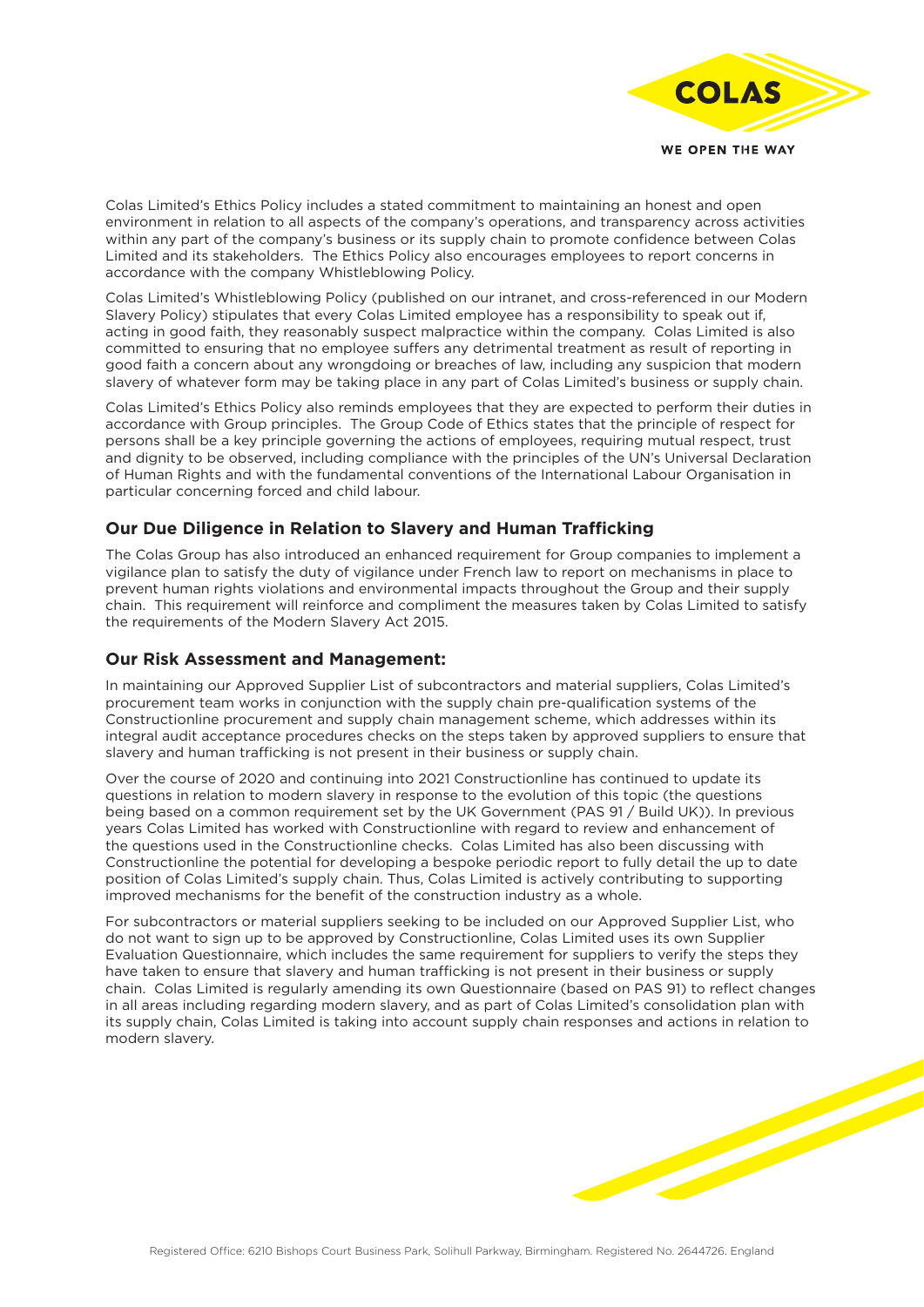

Colas Limited's expectations regarding supply chain behaviour are also being reinforced through distribution of our Modern Slavery Policy to our suppliers and subcontractors, in conjunction with a reminder of that compliance with our Policy is a prerequisite to working with Colas Limited.

Modern Slavery Act awareness is a standing agenda item and an area of particular focus in meetings between the Colas Limited procurement team and our suppliers. In addition, Colas Limited supplier workshops were held for the purposes of the company's 'Be Fair' initiative. The workshops focussed on engagement of subcontract labour and included a module on Modern Slavery Act requirements.

We seek to impose, in Colas Limited's standard terms and conditions, contractual terms on our supply chain asking them to confirm that they and their supply chain are in full compliance with the Modern Slavery Act requirements.

New communication channels have been created that can be used to relay information regarding combatting modern slavery, including regular company publications. Colas Limited is also using its annual Global Safety Week as an event to promote actions to counter the risk of modern slavery, including highlighting pointers for those working in the construction industry to look out for, recognising that this is considered to be a high risk sector for labour exploitation.

Our assessment as to where there is increased risk of potential contravention of Modern Slavery Act requirements identifies that a particular area of focus should be where relatively low skilled operatives are engaged through subcontract arrangements in the operational business. We shall be taking additional steps to raise awareness in such parts of the business. We also liaise with goods and materials suppliers that we have assessed as being most at risk, to verify the checks they undertake on their supply chain.

These measures are subject to ongoing review and additional measures will be developed and implemented as appropriate, with relevant performance indicators to measure effectiveness in ensuring that slavery and human trafficking is not present in the Colas Limited business or our supply chain.

### **Staff Training on Slavery and Human Trafficking**

Modern Slavery Act requirements have been reflected in the company's Ethics and Compliance Programmes during 2018, 2019, 2020 and continuing into 2021. Training delivered by the Company Secretary to Colas Limited managers around the country, and to the company's Operatives' Forum, has included a module on the Modern Slavery Act for dissemination to employees around the company, and discussion of the requirements of the Group Code of Ethics.

Colas Limited's Modern Slavery Policy and Statement are published on our corporate website and are also available to company employees on the Colas Limited intranet and forms part of e-learning induction for all new employees in Colas Limited.

Since 2017, Colas Limited has held a 'Be Fair' accreditation, the fundamental concept of which is to create an inclusive environment where people feel respected and are comfortable in raising issues. The 'Be Fair' mechanisms for raising concerns, such as anonymous texting services and grievance procedure, work in tandem with options under our Whistleblowing Policy, and strengthen the structure within Colas Limited for alerting of issues applicable to modern slavery. Be Fair representatives, across the business assist Colas Limited in promoting inclusion and respect and upholding our Fairness, Inclusion and Respect policy on site, whilst also acting as a focal point for employees wishing to raise any issues. The Be Fair representatives, who formerly met on a quarterly basis, now meet each month to ensure we maintain momentum in progressing actions against our EDI targets.

Colas Limited's recruitment and selection processes address modern slavery issues in the context of assessment of right to live and work, identity checks (including ensuring that employees can provide evidence that they are in possession of their own identification documents), and verification of references for permanent and temporary staff.